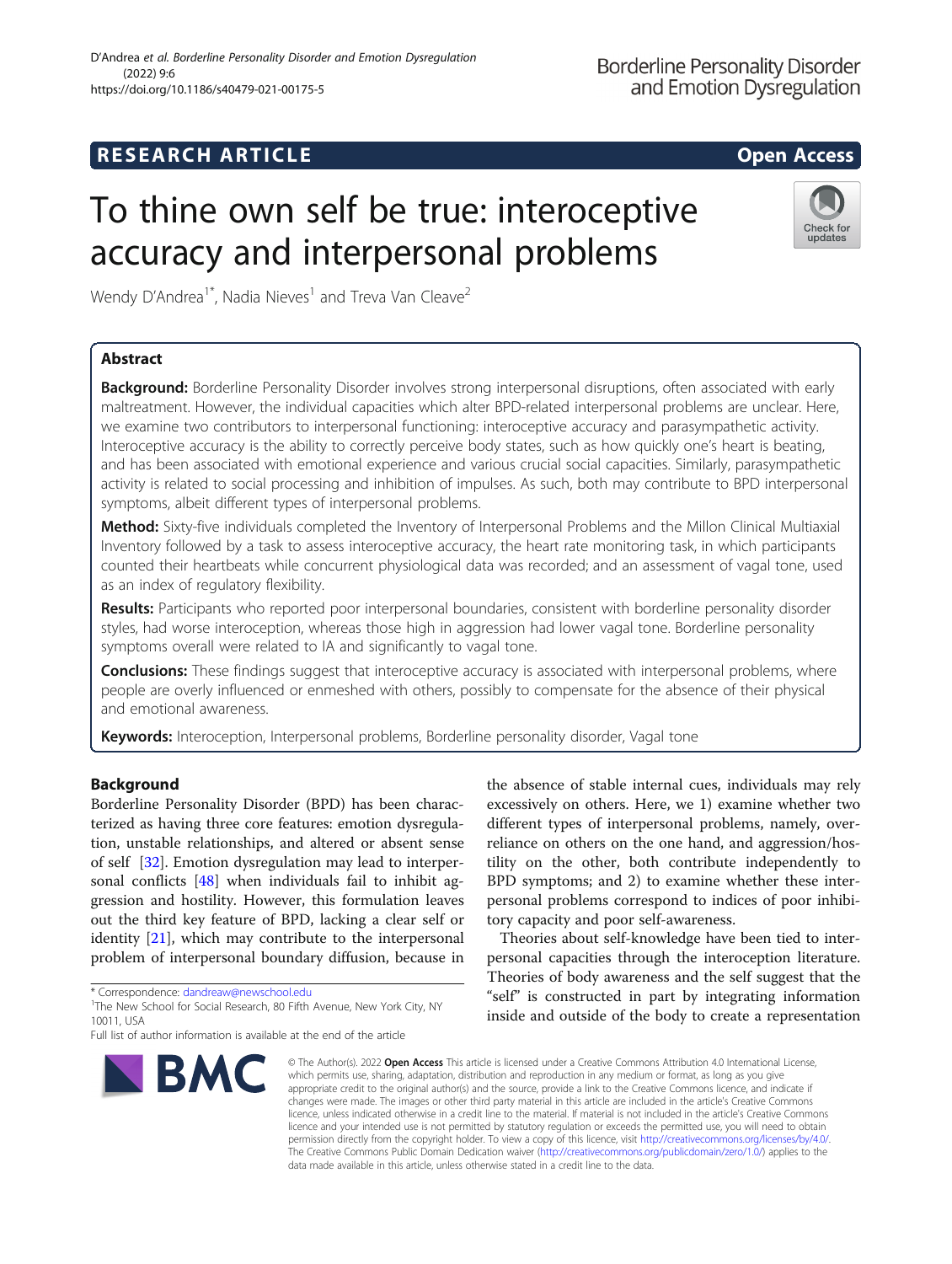<span id="page-1-0"></span>of the individual's internal world [[43](#page-6-0)]. Inability to sense internal body states may contribute to issues in identity formation, self-awareness, and emotional awareness [\[35](#page-6-0)]. Perceiving the physiological state of the body, referred to as interoceptive accuracy (IA) is linked to intrapersonal constructs such as emotional awareness [[2,](#page-5-0) [47](#page-6-0)], body ownership [\[8](#page-5-0)], and the construction of a narrative "I" [[15,](#page-5-0) [23\]](#page-5-0). Poor intrapersonal awareness may be related to poor interpersonal boundaries [[33](#page-5-0)] and difficulties evaluating and trusting one's own emotions [\[19](#page-5-0)].

The hostility, aggression, and impulse control in BPD may be characterized as deficits in self-regulation, particularly inhibitory control. Inhibitory control is facilitated by the vagus nerve  $[46]$  $[46]$  $[46]$ , indexed by Respiratory Sinus Arrhythmia (RSA) [\[9](#page-5-0)]. RSA reflects the extent of the parasympathetic control that the vagus nerve has over heart rate, and further exerts influence upon the prefrontal cortex, insula, and superior temporal gyrus, which relate to inhibition, body awareness, and social awareness, respectively [\[6](#page-5-0)]. Low RSA has been identified as a contributor to affect disinhibition [\[46\]](#page-6-0) and social be-havior [\[45](#page-6-0)].

#### The present study

Both IA and RSA may be distinct but interdependent contributors to the interpersonal problems associated with BPD, because low self-awareness and selfregulatory capacity may both impact social processes in BPD, albeit by different routes. The purpose of the present study is to further delineate the relationship between IA and personality traits that contribute to the experience of interpersonal problems. Because people with BPD have been characterized as both numb [\[36](#page-6-0)] and with high sensitivity to emotional states [\[34\]](#page-5-0), an examination of both dimensions of IA—that is, hyper- and hypo-awareness of bodily cues—may help to elucidate aspects of body awareness that contribute to emotion dysregulation as well as interpersonal problems.

As it is currently configured, the formula for assessing IA computes errors in heart rate perception independent of the direction of those errors  $[40]$  $[40]$ . In contemporary IA measurement, people who fail to perceive heartbeats that are occurring are not distinguished from those who erroneously perceive their heart as pounding. This distinction may map on to clinically salient characteristics, as the former may relate more closely to numbing, and the latter may correspond to anxiety sensitivity. In contrast with studies that collapse over- and under-estimation, we examine over- and under-estimation separately. Specifically, we examine whether personality features characterized by inability to maintain boundaries would correspond to low ability to detect bodily signals, reasoning that individuals who cannot detect their own internal states may rely upon information from others. Similarly, we hypothesize that RSA will be related to BPD symptoms, particularly aggression and hostility.

#### Method

#### **Participants**

Participants ages 18 and older were recruited through community and university advertisements and compensated by research credits or \$20. (See Table 1 for descriptives). Participants with known cardiac anomalies affecting the rhythm of the heart (pacemaker, arrhythmias) were screened out.

#### **Materials**

#### **Demographics**

In addition to age, race, education level, and gender, participants reported their estimation of physical health  $(1 = \text{excellent}, 5 = \text{very poor})$  and number of physical health visits. Advertisements recruited on the basis of salient clinical and life-history features for part of a larger study from which these measures was drawn.

#### Interpersonal problems measure-short form

The Inventory of Interpersonal Problems (IIP [[4,](#page-5-0) [28\]](#page-5-0);) is an inventory designed to identify domains of interpersonal distress. The 32-item short form was utilized [\[44](#page-6-0)]. Subscales are classified according to whether the individual is described as agentic  $(A+)$  vs. submissive  $(A-)$ , or communal  $(C+)$  vs. separate  $(C-)$ . Subscales on this assessment include domineering  $(A+)$ , vindictive  $(A+/C-)$ , cold  $(C-$ ), intrusive  $(A+/C+)$ , overly-nurturant  $(C+)$ ,

Table 1 Demographics and clinical characteristics

|                    | M(SD)     | N (%)      |
|--------------------|-----------|------------|
| Race               |           |            |
| White or Caucasian |           | 30 (45%)   |
| <b>Black</b>       |           | 19 (28%)   |
| Hispanic/Latino    |           | 17 (25%)   |
| Asian              |           | 8 (12%)    |
| IIP                |           |            |
| Domineering        | 5.9(2.3)  | 11 (17.2%) |
| Vindictive         | 6.4(2.6)  | 10 (15.6%) |
| Cold               | 7.4(3.9)  | 17 (26.6%) |
| Socially Avoidant  | 8(4.8)    | 18 (28%)   |
| Assertive          | 7.9(4.6)  | 16 (25%)   |
| Exploitable        | 7.5(3.7)  | 13 (20.3%) |
| Overly Nurturing   | 8.3(3.8)  | 24 (37.5%) |
| Intrusive          | 6.5(3.3)  | 19 (29.7%) |
| <b>MCMI</b>        |           |            |
| Borderline         | 39 (31.2) | 14 (21%)   |

Note: More than one race could be selected. IIP Inventory of Interpersonal Problems; MCMI Millon Clinical Multiaxial Inventory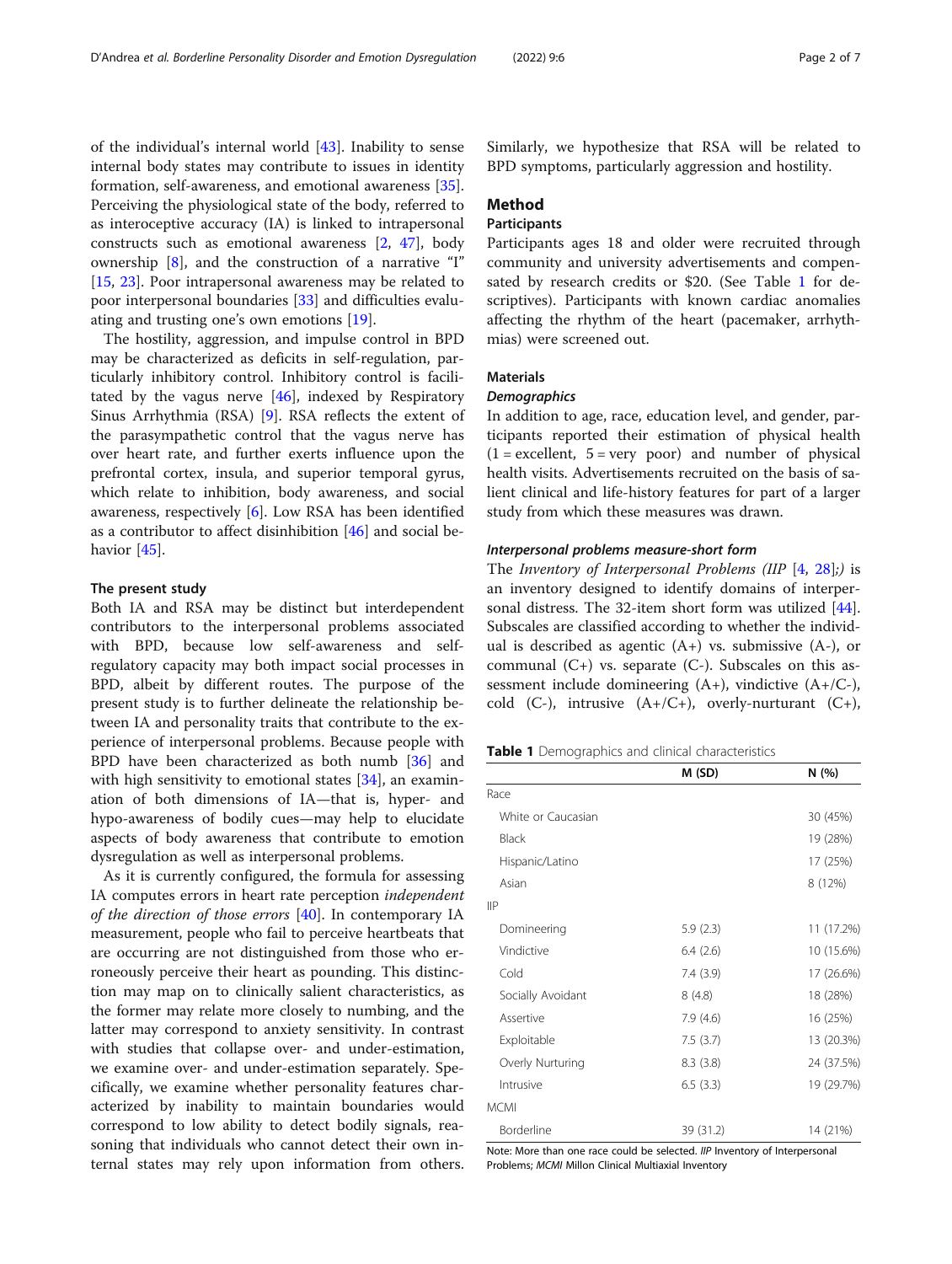socially avoidant (A−/C-), nonassertive (A-), and exploitable  $(A−/C+)$ . IIP alpha levels range from .82 to .94 [\[28](#page-5-0)]. Here, we utilize two composites: one of the A- scales: socially avoidant, nonassertive, and exploitable ("IIPpoor boundaries"); and another of the A+ scales ("IIPaggressive"). Both the A- and A+ subscales relate to BPD (e.g., Pilkonis et al., 1996).

#### Personality disorder symptoms measure

The Millon Clinical Multiaxial Inventory (MCMI) is a self-report, 175-item inventory rated on a true or false scale [[38](#page-6-0)]. The MCMI subscales are designed to assess clinically-significant personality pathology. Clinical significance is indicated in base rate adjusted scores greater than 75. Here, we focus on the Borderline subscale  $(alpha = .85).$ 

Other measures. Other questionnaires (reported upon separately) on trauma history and symptoms were also collected. In this investigation, the anxiety subscale of the Brief Symptom Inventory (Derogatis, [\[17](#page-5-0)]) was included as potential confound.

#### Interoceptive accuracy and cardiac measures

Interoceptive Accuracy was determined by measuring heart activity with EKG sensors placed on the forearms and ankle using ANSAR electrodes and hardware and sampled at 250 Hz (Ansar Group, Philadelphia, PA) asking participants to report their perceived heart rate in two trials consistent with the instructions provided by Schandry [[41](#page-6-0)]. Test-retest reliability of resting HRV measures has interclass correlations ranging from .74–.98 (Guijt, Sluiter, & Frings-Dresen, [[24](#page-5-0)], demonstrating good test re-test reliability [[11](#page-5-0), [26\]](#page-5-0). IA has recently been shown to measure a relatively stable characteristic [\[20\]](#page-5-0). Collection and analysis of cardiac measures followed guidelines by the Society for Psychophysiological Research [\[9](#page-5-0)].

#### Procedure

After consenting, participants completed questionnaires, followed by a resting baseline where heart rate was measured for 2 min, the epoch to accurately assess resting RSA (Berntson et al., 1993). They were then asked to count the number of heartbeats they experienced while actual heart rate was recorded in two trials, lasting 30s and 60s. All measures were taken when participants were in a seated position, at variable timepoints between 10 am and 4 pm.

#### Data reduction and analysis

The IA score is computed using the absolute value of the difference between actual and estimated beats (|Actual HR – Estimated HR|/Actual HR)  $[41]$  $[41]$ , where lower scores represent more accuracy. This calculation controls for heart rate (i.e., perhaps a faster heartbeat is

easier to detect); the absolute value provides information interoceptive accuracy regardless of over- vs. underestimation of heart rate. As our goal was to examine errors in over- and under-estimation, we examined the IA score without the absolute value, as well. Numbers with the absolute value are presented for comparison's sake.

The raw ECG signal and IBIs were manually inspected and corrected with midbeat correction, and RSA was calculated using MindWare Tech's using Fourier transformation in the high-frequency range (0.15–0.4 Hz). Detrending was not utilized for heartbeat accuracy measures but was employed for RSA computation.

Personality variables were used as the dependent variables, whereas IA and RSA were used as independent variables. Analyses were bootstrapped 5000 times.

### Results

#### **Descriptives**

Sixty-seven participants (49 females, 16 males, 0 transidentified persons) ages  $18-62$  (M = 28.5, SD = 10.6) completed the study. Two participants had incomplete IA data due to computer errors and were not utilized in any analyses. All remaining participants has complete data and physiological values within the expected range, with no multivariate outliers. Mean ratings of physical health were between good and excellent  $(M = 1.88, SD =$ .74), and the average number of doctor's visits in the past year was  $4$  (SD = 4.5). Five participants reported health problems that could impact cardiovascular health  $(n = 5,$  hypertension;  $n = 1$  asthma). Self-reported physical health was not correlated with resting HR ( $r = -.07$ ,  $p = .59$ ), resting RSA ( $r = -.01$ ,  $p = .59$ ), or interoception  $(r = -.09, p = .47)$ . Number of doctor's visits was not associated with resting HR  $(r=.17, p=.21)$ , resting RSA  $(r = -.14, p = .32)$ , or interoception  $(r = -.19, p = .16)$ . Resting RSA was higher in females ( $M = 6.54$ ,  $SD = 1.28$ ) than males  $(M = 5.20, SD = 1.94; t (54) = 2.41, p = .03)$ and in younger individuals  $(r = -.41, p = .001)$ . Resting RSA was unrelated to race; resting HR was unrelated to age, race, or sex. There were no differences in IA between races or sexes, or any association with age. Because anxiety (measured with the BSI) or education level may play a role in heartbeat perception, we examined whether these findings were potentially due to these factors; neither was related to IA.

Average interoception scores were 0.35 (SD = .23; range: 0.03–.86); without the absolute value,  $M = 14.01$  $(SD = .32, range = -.71-.81);$  "raw" difference scores (e.g., uncorrected for heart rate and without absolute value) scores were 6.21 (SD = 20.01; range: − 87.02 – 126.36). Resting heart rate was  $76.12$  (SD = 12.92), and resting RSA was  $6.06$  (SD = 1.62). HR and RSA during the interoception task were 73.23 (SD = 13.20) and 6.65 (SD = 2.07), respectively. There was no significant change in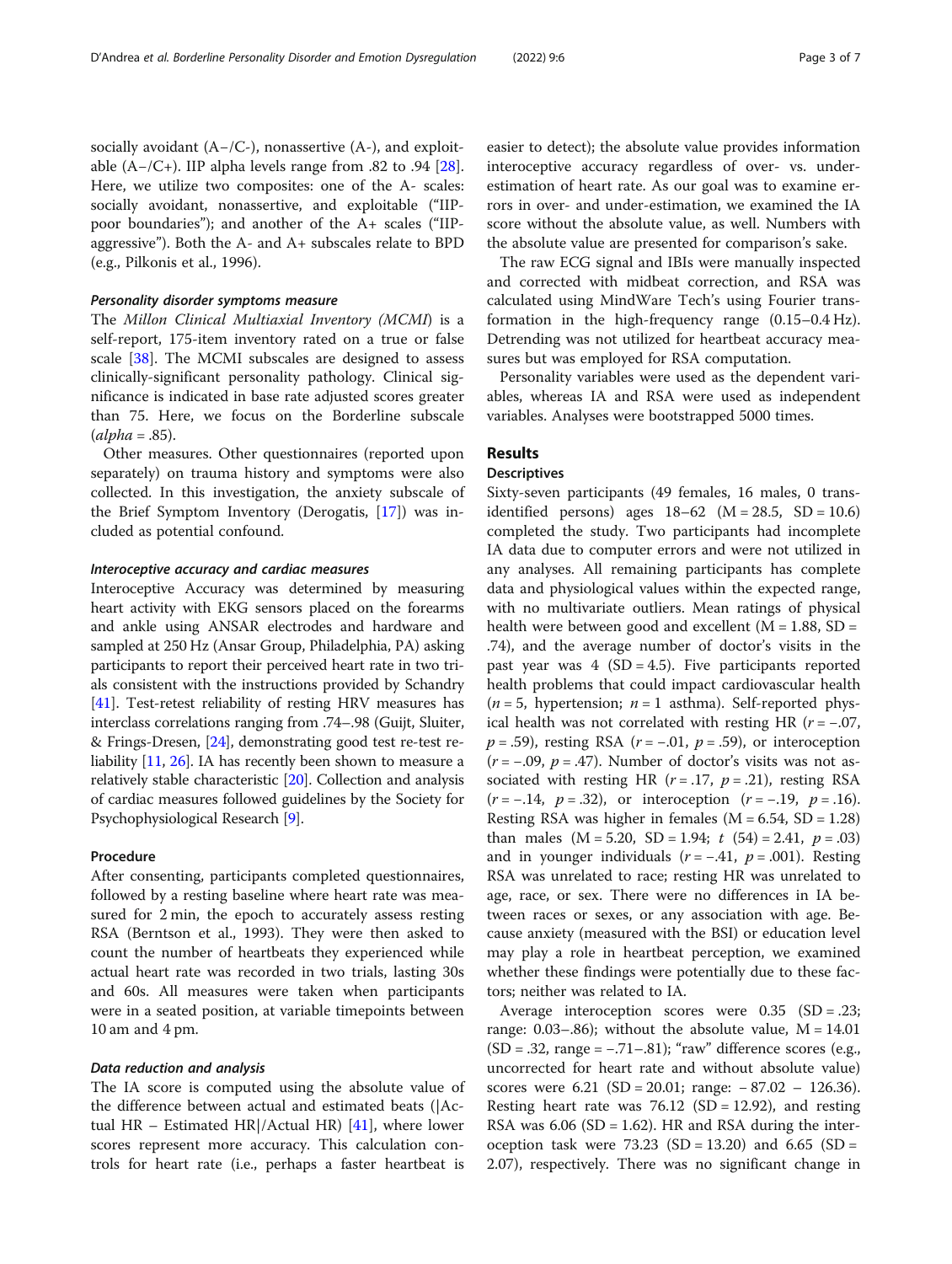HR or RSA from baseline to task  $(t$  (59) = 1.01,  $p = .32$ ; t  $(59) = 1.73$ ,  $p = .09$ ). T-tests revealed no differences in trial-to-trial IA or physiology; thus, these trials were averaged to increase the stability of the measure.

Mean IIP and MCMI subscale values can be found in Table [1;](#page-1-0) on the IIP, 43 (66%) of participants had clinically-significant personality difficulties on at least one subscale. (Presented at the individual subscale level for sample descriptive purposes only.) Clinicallysignificant elevations in the MCMI Borderline subscales were found in 21% of the sample  $(N = 14)$ . Half  $(N = 34)$ of participants did not have any clinically-significant personality pathology.

Borderline personality symptoms were correlated with both IIP-poor boundaries ( $r = .40$ ,  $p < .001$ , CI = .18 -. 61) and IIP-aggressive ( $r = .68$ ,  $p < .001$ , CI = .51-.80). These two subscales combined predicted BPD symptoms together,  $F(61,2) = 28.505$ ,  $p < .001$ , Adj  $R^2 = .47$ , and separately  $(b = .20, p = .04$  for boundaries and  $b = .59$ ,  $p < .001$  for aggression).

#### Hypothesis 1

Poor interoceptive accuracy will be related to interpersonal problems associated with poor interpersonal problems, and to BPD. Under-estimation of heart rate was

related to poor interpersonal boundaries ( $r = .30$ ,  $p =$ .02), but not to aggressive behavior  $(r = .12, p = .42)$ . BPD symptoms were related to interoceptive accuracy, but here, BPD symptoms were related to errors of either over- or under-estimation  $(r=.24, p=.04)$ . Figure 1 shows scatterplots depicting the relations between significant relationships. See Supplementary Table 1 for correlations between poor boundaries and aggressive IIP subscales and interoception task scores.

#### Hypothesis 2

RSA will be related to interpersonal problems associated with aggression and BPD. While RSA was related to interpersonal problems related to aggression  $(r = .35, )$  $p = .007$ ) and BPD symptoms ( $r = .27$ ,  $p = .04$ ), the direction was opposite the predicted direction: higher RSA was related to more symptom reporting.

#### Post-hoc analyses

Because the positive correlation between RSA and BPD symptoms was unexpected, we examined whether this relationship was linear. Indeed, Kogan et al. [[30](#page-5-0)] found that RSA has a quadratic relationship to social traits, such that too high or too low RSA impairs social functioning. Thus, relations between personality and

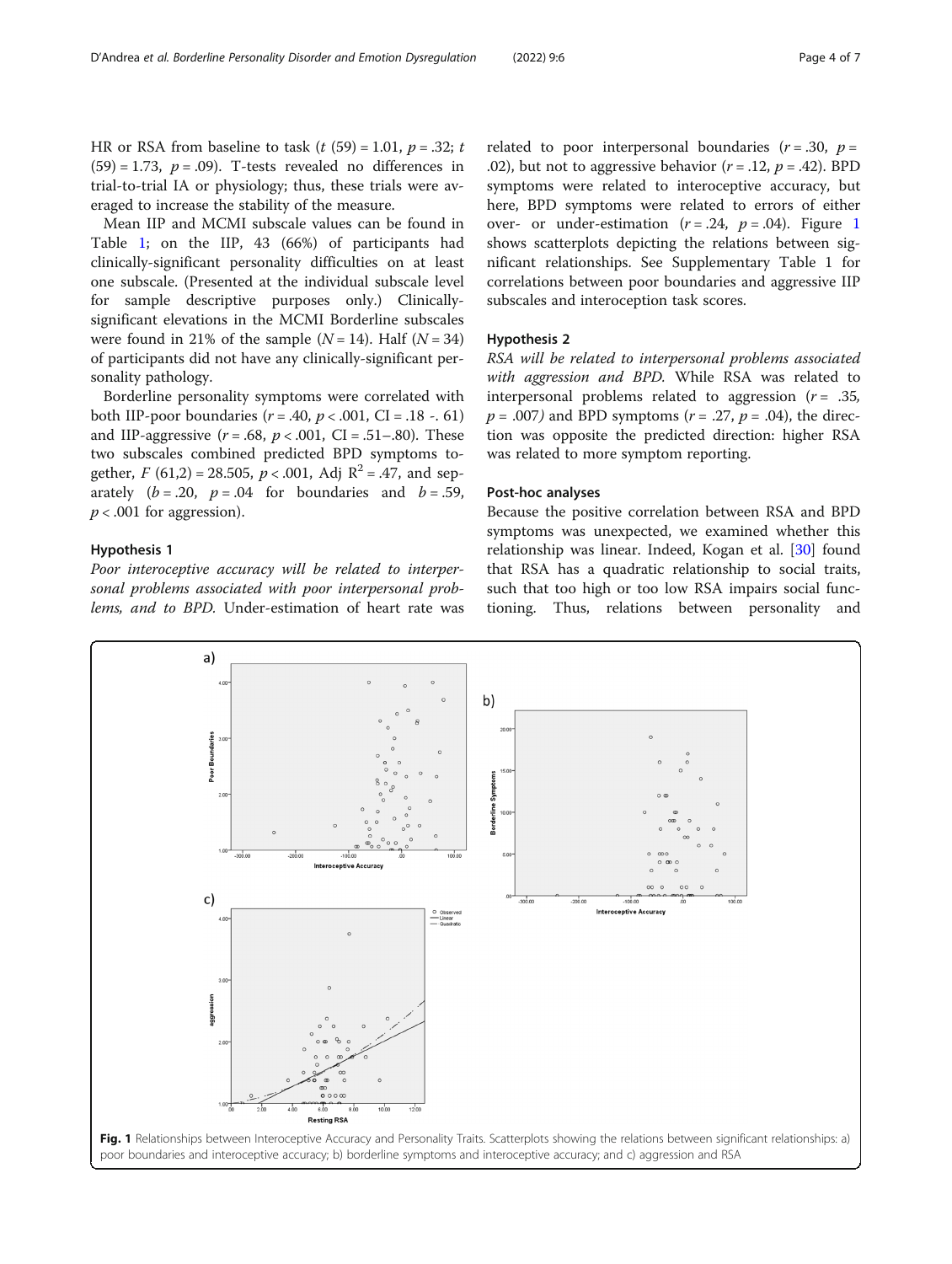physiology were assessed using curve fitting for linear and quadratic analysis with confidence intervals bootstrapped 5000 times. Where quadratic analyses are significant, they are assumed to be a better fit of the data than linear analysis [\[37](#page-6-0)]. BPD symptoms were quadratically related to RSA, with low and high RSA related to higher BPD symptoms,  $B = 1.11$ ,  $p = .013$ .

#### **Discussion**

This study examined the contribution of interoceptive accuracy to interpersonal problems relevant to borderline personality symptoms: difficulties with maintaining boundaries with others and aggression. As hypothesized, we found that people who had trouble maintaining boundaries with others, that is, people who could not assert themselves or were overly accommodating, systematically under-perceived their heart rate. This finding was consistent with a trend towards a relationship of poor IA and higher BPD symptoms, suggesting that some of the diffuse boundaries occurring in BPD may be associated with an attenuated ability to notice one's own states. Given that these personality problems are associated with low agency but high communality with others [[27\]](#page-5-0), we suggest that individuals who are unable to assert themselves or set boundaries in interpersonal situations may struggle because of difficulty accessing their own internal states. In the absence of clarity about one's self, some individuals may become reliant on others. This interpretation is consistent with mentalizing [[22](#page-5-0)] and mentalization-based psychotherapies for BPD [\[5\]](#page-5-0).

Aggression was not associated with interoceptive accuracy. Instead, such interpersonal problems were associated with low vagal tone, consistent with the vagus' role in impulse inhibition. Given that BPD symptoms are related to both aggression and boundarylessness, it follows that both vagal tone and interoception would contribute to BPD symptoms.

We note our limitations: first, only two trials of IA were recorded to avoid participant burden, as other measures were collected during this study. Fewer trials may lead to noise in the data, obscuring findings; noise is less likely to lead to false positives. RSA was measured for a short epoch which was sufficient for recording RSA and is comparable with gold-standard 5 min readings (see, for example, [\[3](#page-5-0), [39](#page-6-0)]) but may be less reflective of overall trait vagal tone. We also note the sampling rate was not optimal for RSA, and, as these data were collected contemporaneously with the release of new guidelines in RSA reporting, not all recommended contributors to RSA were collected. Participants' health problems may create difficulties with accurate physiological collection, but as health problems are common particularly in samples with psychological distress, these participants' presence may reduce data reliability while

improving generalizability. Some other important variables, such as smoking and alcohol use, should be collected in future work.

These data are enhanced by the presence of clinicallevel personality symptoms despite general community and university recruitment, by convergent findings across measures, and by the presence of a raciallydiverse sample. However, stronger findings may have emerged with an exclusively treatment-seeking group, and future studies should use clinical interviews. Some findings which approached significance should be considered for follow-up. Future studies examining the role of interoception in personality would also benefit from examining expectancy biases, and from parsing interoceptive accuracy from interoceptive awareness, conceptually and experimentally. Other constructs such as mindfulness and alexithymia, anxiety sensitivity, and experiential avoidance may contribute to this mixed selfreport and observational approach.

#### Conclusion

In sum, interpersonal problems feature prominently in psychotherapy [\[14](#page-5-0)], and may significantly impact wellbeing [\[25\]](#page-5-0). Individuals who are unaware of their own bodily signals may be unable to differentiate safe from predatory people, may exhibit fearful behavior in social situations, or may avoid social contact altogether. These findings suggest that therapeutic techniques which focus on becoming more aware of bodily sensations and signals, such as dynamic therapy [\[1](#page-5-0), [7,](#page-5-0) [31\]](#page-5-0), interoceptive exposure [[16,](#page-5-0) [29,](#page-5-0) [42](#page-6-0)], and mindfulness [[10,](#page-5-0) [12,](#page-5-0) [13](#page-5-0), [18](#page-5-0)] may concurrently change interpersonal and interoceptive difficulties.

#### Supplementary Information

The online version contains supplementary material available at [https://doi.](https://doi.org/10.1186/s40479-021-00175-5) [org/10.1186/s40479-021-00175-5.](https://doi.org/10.1186/s40479-021-00175-5)

Additional file 1: Supplementary Table 1. Relationship between personality and interoceptive accuracy.

#### Acknowledgements

Not applicable.

#### Authors' affiliations

All authors are affiliated with The New School for Social Research Psychology Department, New York, New York.

#### Authors' contributions

Wendy D'Andrea conceptualized the current study, analyzed the data and helped to draft the manuscript. Nadia Nieves assisted in data analysis and drafting the manuscript. Treva Van Cleave collected the data for the current study and assisted in drafting the manuscript. The authors read and approved the final manuscript.

#### Funding

No funding was provided for the collection of this data or writing of this manuscript.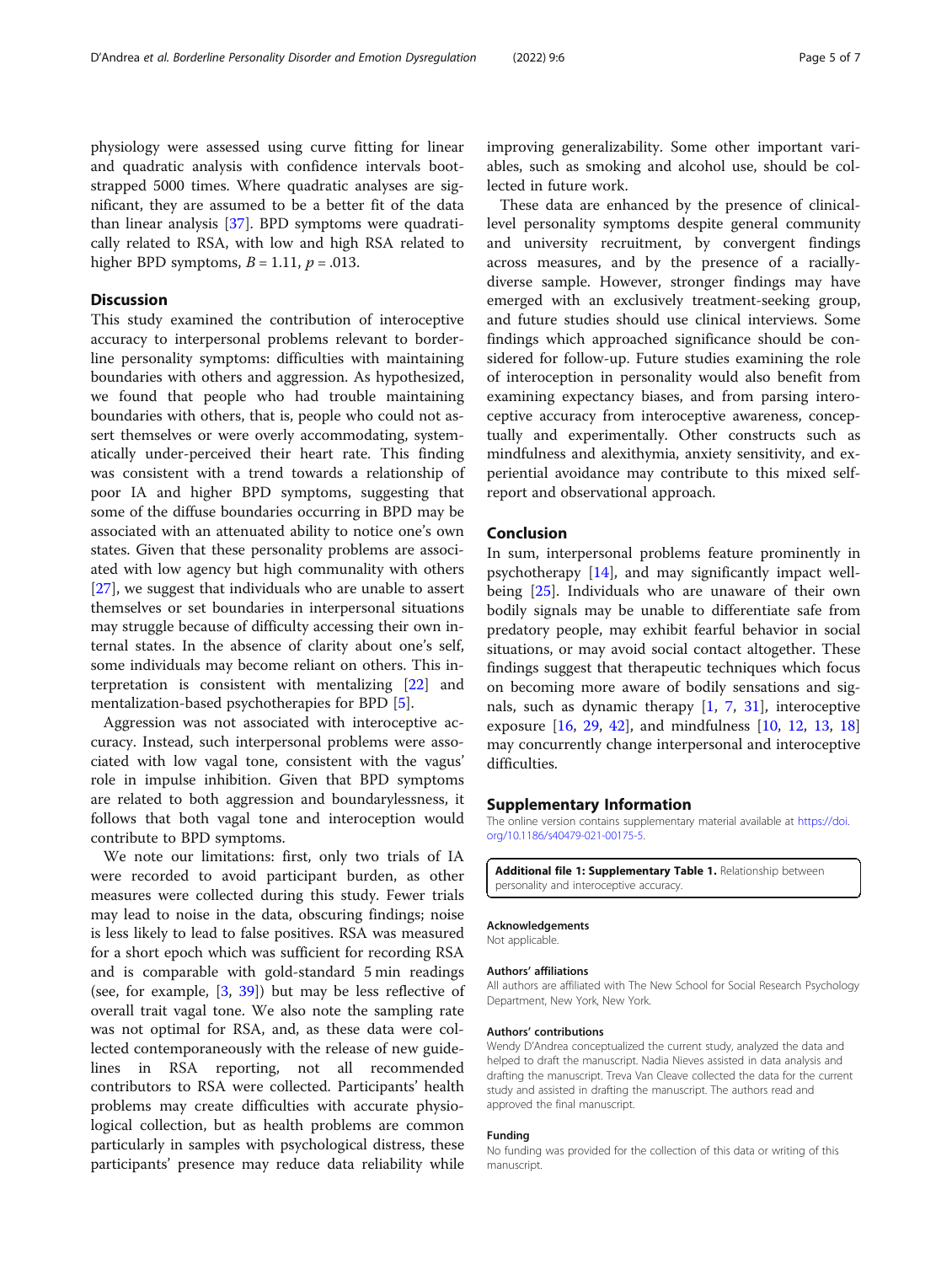#### <span id="page-5-0"></span>Availability of data and materials

The datasets analyzed in the current study are available from the corresponding author on reasonable request.

#### Declarations

#### Ethics approval and consent to participate

All authors have read and approved the final manuscript, and all procedures were conducted under the approval of the New School's Institutional Review Board, and with the informed consent of all participants.

#### Consent for publication

Not applicable.

#### Competing interests

The authors declare that they have no competing interests.

#### Author details

<sup>1</sup>The New School for Social Research, 80 Fifth Avenue, New York City, NY 10011, USA. <sup>2</sup>Mount Sinai World Trade Center Mental Health Program, 1468 Madison Ave, New York, NY 10029, USA.

#### Received: 18 September 2017 Accepted: 24 December 2021 Published online: 01 February 2022

#### References

- 1. Ablon J, Jones E. How expert clinicians' prototypes of an ideal treatment correlate with outcome in psychodynamic and cognitive-behavioral therapy. Psychother Res. 1998;8(1):71–83. [https://doi.org/10.1093/ptr/8.1.71.](https://doi.org/10.1093/ptr/8.1.71)
- 2. Ainley V, Tajadura-Jiménez A, Fotopoulou A, Tsakiris M. Looking into myself: changes in interoceptive sensitivity during mirror self-observation. Psychophysiology. 2012;49(11):1672–6. [https://doi.org/10.1111/j.1469-8986.2](https://doi.org/10.1111/j.1469-8986.2012.01468.x) [012.01468.x](https://doi.org/10.1111/j.1469-8986.2012.01468.x).
- 3. Baek HJ, Cho CH, Cho J, Woo JM. Reliability of ultra-short-term analysis as a surrogate of standard 5-min analysis of heart rate variability. Telemed e-Health. 2015;21(5):404–14. [https://doi.org/10.1089/tmj.2014.0104.](https://doi.org/10.1089/tmj.2014.0104)
- 4. Barkham M, Hardy GE, Startup M. The IIP-32: a short version of the inventory of interpersonal problems. Br J Clin Psychol. 1996;35(1):21–35. [https://doi.](https://doi.org/10.1111/j.2044-8260.1996.tb01159.x) [org/10.1111/j.2044-8260.1996.tb01159.x](https://doi.org/10.1111/j.2044-8260.1996.tb01159.x).
- Bateman A, Fonagy P. 8-year follow-up of patients treated for borderline personality disorder: mentalization-based treatment versus treatment as usual. Am J Psychiatr. 2008;165(5):631–8. [https://doi.org/10.1176/appi.ajp.2](https://doi.org/10.1176/appi.ajp.2007.07040636) [007.07040636](https://doi.org/10.1176/appi.ajp.2007.07040636).
- 6. Beauchaine TP. Respiratory sinus arrhythmia: a transdiagnostic biomarker of emotion dysregulation and psychopathology. Curr Opin Psychol. 2015;3:43– 7. <https://doi.org/10.1016/j.copsyc.2015.01.017>.
- Benjamin LS. Interpersonal diagnosis and treatment of personality disorders. 2nd ed. New York: Guilford Press, New York, NY; 1996.
- 8. Berlucchi G, Aglioti SM. The body in the brain revisited. Exp Brain Res. 2010; 200(1):25–35. <https://doi.org/10.1007/s00221-009-1970-7>.
- 9. Berntson GG, Thomas Bigger J, Eckberg DL, Grossman P, Kaufmann PG, Malik M, et al. Heart rate variability: origins, methods, and interpretive caveats. Psychophysiology. 1997;34(6):623–48. [https://doi.org/10.1111/j.1469-](https://doi.org/10.1111/j.1469-8986.1997.tb02140.x) [8986.1997.tb02140.x.](https://doi.org/10.1111/j.1469-8986.1997.tb02140.x)
- 10. Burg JM, Michalak J. The healthy quality of mindful breathing: associations with rumination and depression. Cogn Ther Res. 2011;35(2):179–85.
- 11. Calì G, Ambrosini E, Picconi L, Mehling W, Committeri G. Investigating the relationship between interoceptive accuracy, interoceptive awareness, and emotional susceptibility. Front Psychol. 2015;6:1202. [https://doi.org/10.3389/](https://doi.org/10.3389/fpsyg.2015.01202) [fpsyg.2015.01202](https://doi.org/10.3389/fpsyg.2015.01202).
- 12. Chiesa A, Serretti A. A systematic review of neurobiological and clinical features of mindfulness meditations. Psychol Med J Res Psychiatr Allied Sci. 2010;40(8):1239–52. <https://doi.org/10.1017/S0033291709991747>.
- 13. Christopher MS, Gilbert BD. Incremental validity of components of mindfulness in the prediction of satisfaction with life and depression. Curr Psychol. 2010;29(1):10–23.
- 14. Cloitre M, Stovall-McClough KC, Nooner K, Zorbas P, Cherry S, Jackson CL, et al. Treatment for PTSD related to childhood abuse: a randomized controlled trial. Am J Psychiatr. 2010;167(8):915–24. [https://doi.org/10.1176/a](https://doi.org/10.1176/appi.ajp.2010.09081247) [ppi.ajp.2010.09081247.](https://doi.org/10.1176/appi.ajp.2010.09081247)
- 15. Craig AD. The sentient self. Brain Struct Funct. 2010;214(5-6):1–15. [https://](https://doi.org/10.1007/s00429-010-0248-y) [doi.org/10.1007/s00429-010-0248-y](https://doi.org/10.1007/s00429-010-0248-y).
- 16. Craske MG, Rowe M, Lewin M, Noriega-Dimitri R. Interoceptive exposure versus breathing retraining within cognitive-behavioural therapy for panic disorder with agoraphobia1. Br J Clin Psychol. 1997;36(1):85–99. [https://doi.](https://doi.org/10.1111/j.2044-8260.1997.tb01233.x) [org/10.1111/j.2044-8260.1997.tb01233.x](https://doi.org/10.1111/j.2044-8260.1997.tb01233.x).
- 17. Derogatis LR, Melisaratos N. The brief symptom inventory: an introductory report. Psychol Med. 1983;13(3):595–605. [https://doi.org/10.1017/S0033291](https://doi.org/10.1017/S0033291700048017) [700048017](https://doi.org/10.1017/S0033291700048017).
- 18. Delgado LC, Guerra P, Perakakis P, Vera MN, del Paso GR, Vila J. Treating chronic worry: Psychological and physiological effects of a training programme based on mindfulness. Behav Res Ther. 2010;48(9):873–82.
- 19. Dunn BD, Galton HC, Morgan R, Evans D, Oliver C, Meyer M, et al. Listening to your heart: how interoception shapes emotion experience and intuitive decision making. Psychol Sci. 2010;21(12):1835–44. [https://doi.org/10.1177/](https://doi.org/10.1177/0956797610389191) [0956797610389191](https://doi.org/10.1177/0956797610389191).
- 20. Ferentzi E, Drew R, Tihanyi BT, Köteles F. Interoceptive accuracy and body awareness–temporal and longitudinal associations in a non-clinical sample. Physiol Behav. 2018;184:100–7. <https://doi.org/10.1016/j.physbeh.2017.11.015>.
- 21. Fischer-Kern M, Buchheim A, Hörz S, Schuster P, Doering S, Kapusta ND, et al. The relationship between personality organization, reflective functioning, and psychiatric classification in borderline personality disorder. Psychoanal Psychol. 2010;27(4):395–409. [https://doi.org/10.1037/a0020862.](https://doi.org/10.1037/a0020862)
- 22. Fonagy P, Bateman A. The development of borderline personality disorder—a mentalizing model. J Personal Disord. 2008;22(1):4–21. [https://](https://doi.org/10.1521/pedi.2008.22.1.4) [doi.org/10.1521/pedi.2008.22.1.4.](https://doi.org/10.1521/pedi.2008.22.1.4)
- 23. Füstös J, Gramann K, Herbert BM, Pollatos O, On the embodiment of emotion regulation: interoceptive awareness facilitates reappraisal. Soc Cogn Affect Neurosci. 2012;8(8):911–7. [https://doi.org/10.1093/scan/nss089.](https://doi.org/10.1093/scan/nss089)
- 24. Guijt AM, Sluiter JK, Frings-Dresen MH. Test-retest reliability of heart rate variability and respiration rate at rest and during light physical activity in normal subjects. Arch Med Res. 2007;38(1):113–20. [https://doi.org/10.1016/j.a](https://doi.org/10.1016/j.arcmed.2006.07.009) [rcmed.2006.07.009](https://doi.org/10.1016/j.arcmed.2006.07.009).
- 25. Hawkley LC, Burleson MH, Berntson GG, Cacioppo JT. Loneliness in everyday life: cardiovascular activity, psychosocial context, and health behaviors. J Pers Soc Psychol. 2003;85(1):105–20. <https://doi.org/10.1037/0022-3514.85.1.105>.
- 26. Herbert BM, Herbert C, Pollatos O. On the relationship between interoceptive awareness and alexithymia: is interoceptive awareness related to emotional awareness? J Pers. 2011;79(5):1149–75. [https://doi.org/10.1111/](https://doi.org/10.1111/j.1467-6494.2011.00717.x) [j.1467-6494.2011.00717.x](https://doi.org/10.1111/j.1467-6494.2011.00717.x).
- 27. Horowitz LM, Dryer DC, Krasnoperova EN. The circumplex structure of interpersonal problems. Circumplex Models Personal Emotions. 1997:347– 84. <https://doi.org/10.1037/10261-015>.
- 28. Horowitz LM, Rosenberg SE, Baer BA, Ureño G, Villaseñor VS. Inventory of interpersonal problems: psychometric properties and clinical applications. J Consult Clin Psychol. 1988;56(6):885–92. [https://doi.org/10.1037/0022-006X.](https://doi.org/10.1037/0022-006X.56.6.885) [56.6.885.](https://doi.org/10.1037/0022-006X.56.6.885)
- 29. Ito LM, de Araujo LA, Tess VL, de Barros-Neto TP, Asbahr FR, Marks I. Selfexposure therapy for panic disorder with agoraphobia: randomised controlled study of external v. interoceptive self-exposure. Br J Psychiatr J Mental Sci. 2001;178(4):331–6. <https://doi.org/10.1192/bjp.178.4.331>.
- 30. Kogan A, Oveis C, Carr EW, Gruber J, Mauss IB, Shallcross A, et al. Vagal activity is quadratically related to prosocial traits, prosocial emotions, and observer perceptions of prosociality. J Pers Soc Psychol. 2014; 107(6):1051.
- 31. Kudler HS, Krupnick JL, Blank AS Jr, Herman JL, Horowitz MJ. Psychodynamic therapy for adults. In: Foa EB, Keane TM, Friedman MJ, Cohen JA, editors. Effective treatments for PTSD: practice guidelines from the International Society for Traumatic Stress Studies. 2nd ed. New York: Guilford Press; 2009. p. 346–69.
- 32. Lazarus SA, Cheavens JS, Festa F, Rosenthal MZ. Interpersonal functioning in borderline personality disorder: A systematic review of behavioral and laboratory-based assessments. Clin Psychol Rev. 2014;34(3):193-205.
- 33. Lough E, Hanley M, Rodgers J, South M, Kirk H, Kennedy DP, et al. Violations of personal space in young people with autism spectrum disorders and Williams syndrome: insights from the social responsiveness scale. J Autism Dev Disord. 2015;45(12):4101–8. [https://doi.org/10.1007/s10803-015-2536-0.](https://doi.org/10.1007/s10803-015-2536-0)
- 34. Lynch TR, Rosenthal MZ, Kosson DS, Cheavens JS, Lejuez CW, Blair RJR. Heightened sensitivity to facial expressions of emotion in borderline personality disorder. Emotion. 2006;6(4):647–55. [https://doi.org/10.1037/152](https://doi.org/10.1037/1528-3542.6.4.647) 8-354264647